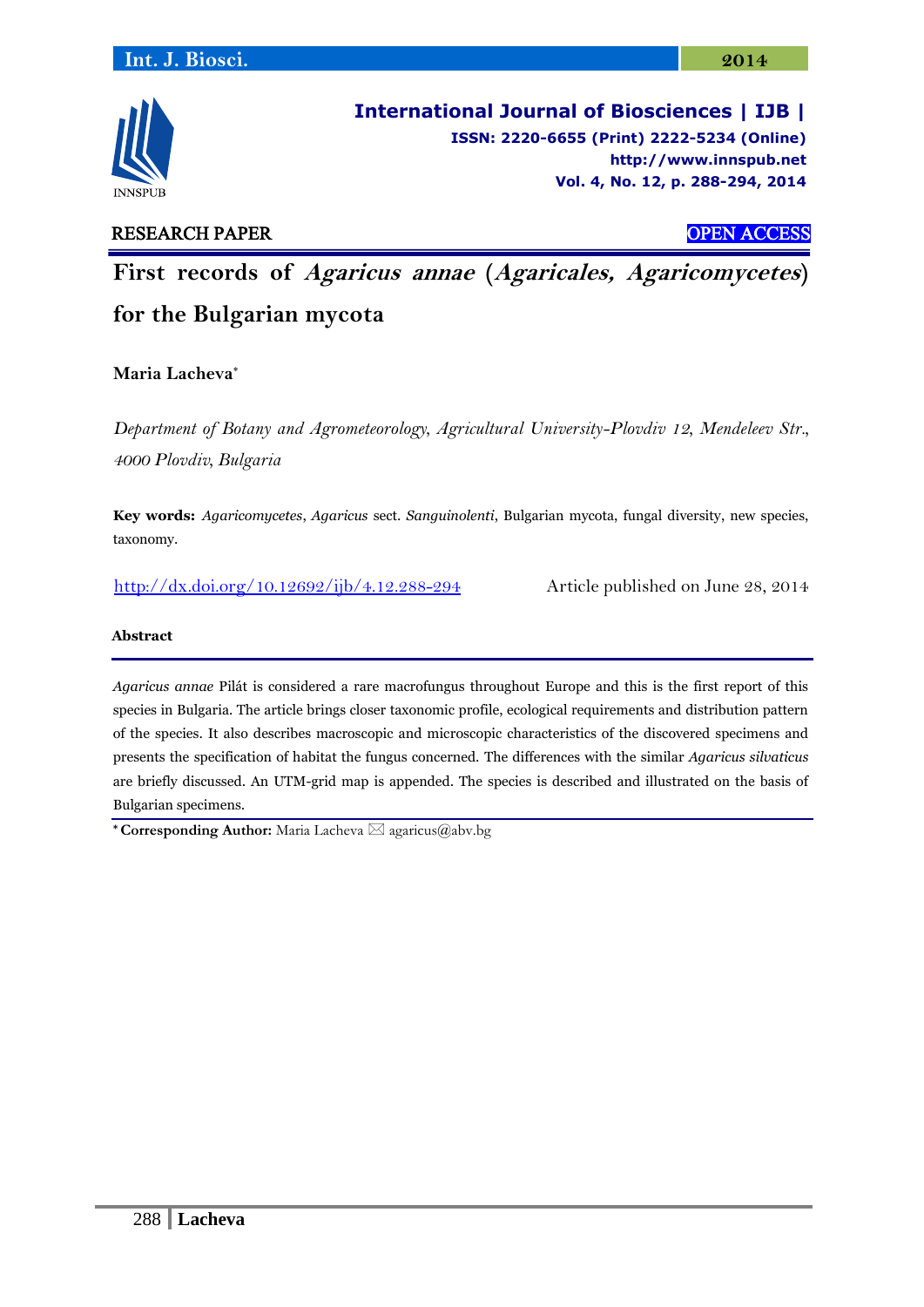#### **Introduction**

The section *Sanguinolenti* (F.H. Møller & Jul. Schäeff.) Singer of the genus *Agaricus* comprises sixteen taxa in Europe (Cappelli, 1984) and so far ten of them have been reported to occur in Bulgaria: *Agaricus altipes* (F.H. Møller) Pilát, *A. bohusii* Bon, *A. deylii*, *A. fuscofibrilosus* (F.H. Møller) Pilát*, A. haemorrhoidarius, A. impudicus* (Rea) Pilát*, A. langei* (F.H. Møller) F.H. Møller*, A. mediofuscus, A. silvaticus* Schaeff., and *A. squamulifer* (Stoichev and Lacheva, 2002; Lacheva and Stoichev, 2004; Lacheva, 2006, 2008, 2011, 2012). The one member of the section, namely *Agaricus annae* Pilát, has been recorded in some European countries. Some of the species are morphologically very similar and therefore some of them are interpreted differently.

During the author studies into the diversity of genus *Agaricus* in Bulgaria, *A. annae* was found for the first time in the country. It is presumably a rare species for many states of Europe and yet not well known, and therefore a detailed description and illustrations are presented in this paper. A detailed macro– and microscopic description is given. We also give the features that distinguish *A. annae* from similar species.

Contemporary knowledge on the diversity of Bulgarian *Agaricus* species is based on years of purposive field and laboratory investigations made by Stoichev and Lacheva (2002); Lacheva and Stoichev (2004); Lacheva (2004, 2006, 2008, 2009, 2011, 2012, 2013). This paper adds a new item to the Bulgarian mycota: *Agaricus annae* Pilát, one of the about seventy "European" species which, according to Cappelli (1983, 1984), belong to *Agaricus* sect. *Sanguinolenti*.

The aim of the present study was to add to the knowledge of Bulgaria's mycota by new macrofungal records.

### **Material and methods**

#### *Collection and keeping of the samples*

Air-dried studied specimens of the fungus are kept in the mycological section of the Herbarium of the University of Agriculture - Plovdiv (SOA). The chorological map of the occurrence of each of the species in the country, have been depicted using the program software dSOA (Stoyanov, 2003).

*Macro- and microscopic processing methods*

The basidiomata were identified according to the keys and descriptions published by Pilát (1951, 1953), Heinemann (1977), Cappelli (1983, 1984) and Saini *et al.* (1997).

The samples are documented with color photographs in their natural habitats and concise description. Fruiting bodies of species were photographed with SONY Cyber-shot 5.1Mpix. in standard JPEG format. Microphotographs were taken on Amplival ML. Drawings were made with the aid of a drawing tube under an oil-immersion objective.

Description of morphological characters of basidiomata are based on fresh and dried specimens. Microscopic features were observed and measured in fresh and in dry fragments of tissues dehydrated in water, under a Amplival ML light microscope, using a 100× objective. Spores were examined in Melzer's reagent and were taken from the spore print for measurements. Size of spores, basidia, cheilocystidia and pleurocystidia, as well as pileipellis elements dimensions were correspondingly based on: 50, 30, 30, 30 and 20 measurements. Drawings were made with the aid of a drawing tube under an oilimmersion objective. Data marks length and width of microstructures are processed statistically variational (Zaitsev, 1984; Lackey, 1990). Measurement values for basidiospores are presented below as follows: min– (mean±1σ) –max. ); of the basidia and cheilocistidia: min-max.

Schäeffer reaction was tested by aniline and 65% HNO<sup>3</sup> acid (Schäeffer and Møller, 1938) on dried samples.

#### *Determination and nomenclature of the samples*

Terminology of morphological and anatomical elements was adapted from Vellinga (1988). The abbreviations of the authors of fungal names follow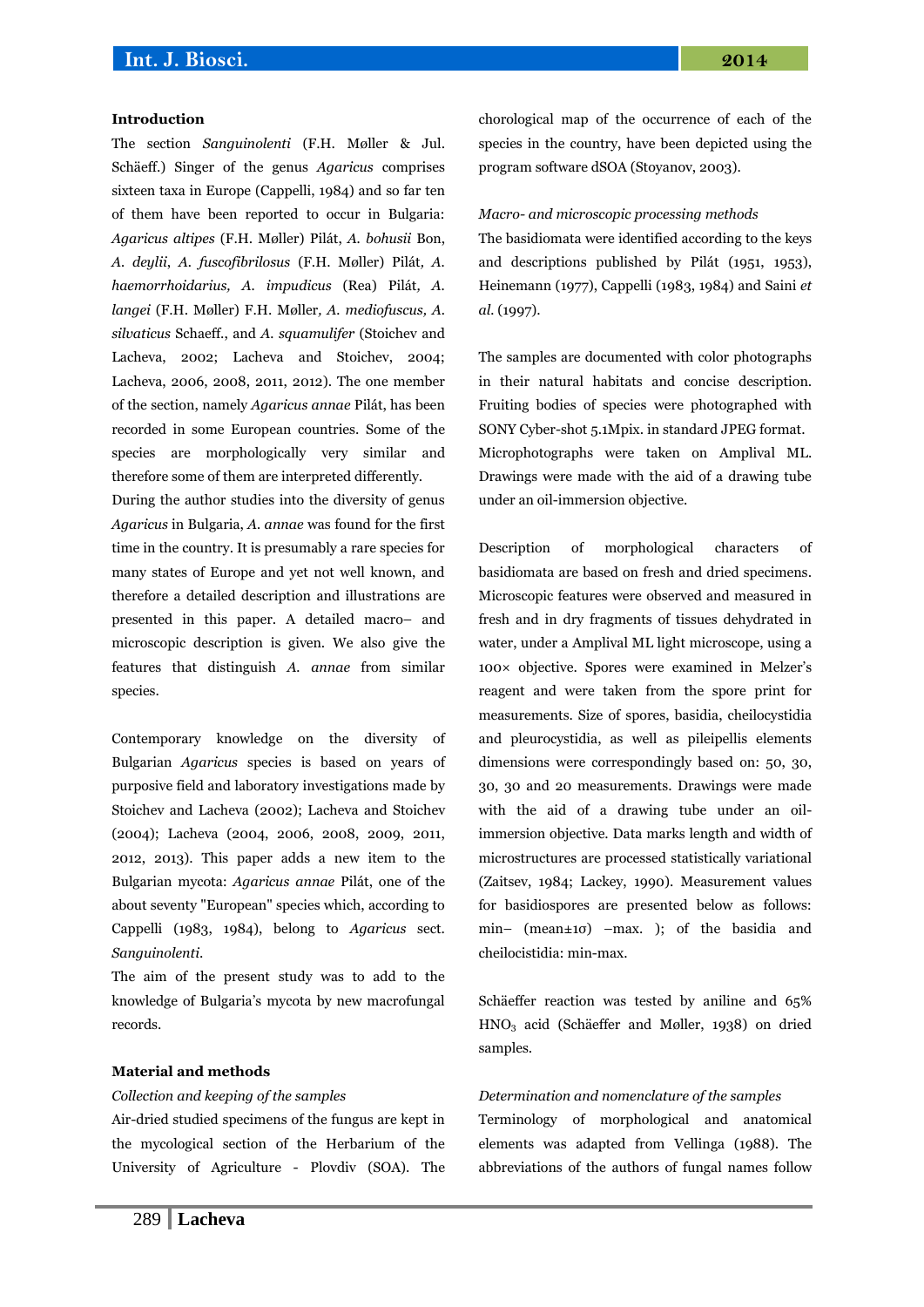Kirk and Ansell (2004). The taxonomic and nomenclature decisions in the article have been made in conformity with the researches of Cappelli (1983, 1984), Parra (2005), Kirk *et al.* (2008) and Index fungorum (www.speciesfungorum.org: accessed 1 March 2010).

## **Results and discussion**

The paper gives a new contribution to the knowledge of macrofungi from Bulgaria.

The materials for the present study were collected in 2009-2010 during routine field trips in Tracian Lowland floristic region (Figure 1). The floristic region is located in Southern Bulgaria and falls within the Continental-Mediterranean climatic region (Velev, 2002). Summers are warm and winters are mild, without lasting snow cover and with small temperature amplitudes. Plantations from *Robinia pseudoacacia* L., and *Populus canescens* (Ait.) Sm. in particular are very common in the region. The Thracian Lowland and has a high biological diversity ratio. Because of the suitable climate and the type of vegetation, Tracian Lowland floristic region have a rich macromycota, including of the *Agaricus* species (Lacheva, 2006). It is known that studies about Bulgarian mycota are being conducted. However, not all of the fungal diversity in different parts of Bulgaria has been determined.

After the laboratory studies, *Agaricus annae* Pilát were identified and recorded for the first time for the Bulgarian mycota (Lacheva, 2006; Denchev and Assyov, 2010; Lacheva, 2013).

**Table 1.** Comparison of the spore characteristics of *Agaricus annae* according to different studies.

| Authors         | Spore length $(\mu m)$ | Spore width $(\mu m)$ |
|-----------------|------------------------|-----------------------|
| Pilat (1951)    | $9.0 - 11.0$           | $5 - 5.5(-6)$         |
| Pilat (1953)    | $7.8 - 9.3(-10)$       | $5.5 - 6.0$           |
| Cappelli (1983) | $7.4 - 9.6$            | $4.3 - 5.5$           |
| Cappelli (1984) | $7.5 - 9.5$            | $4.5 - 5.5$           |
| Gerault (2005)  | $7.5 - 10.0$           | $4.0 - 5.0$           |
| This study      | $7.5 - 9.0$            | $4.3 - 5.5$           |

Finally *A. annae* exceed the total number of *Agaricus* species recorded in Bulgaria to fifty-three.

The new records are given below with descriptions, photos, and microscope drawings.



**Fig. 1.** Map of the distribution of *A. annae* from Thracian Lowland in Bulgaria.

*Description of the taxa Agaricus annae* Pilát, Acta Mus. Nat. Prag., 7B(1): 132, 1951 (Figure 2–7) *Agaricus silvaticus* (Schäffer : Fr.) var. *pallens* Pilát,

Acta Mus. Nat. Prag., 7B(1): 67, 1951. Icones: Pilát (1951: Figs 31-33, 37-40; Tab. 2), Pilát (1953: 21, Tab. 5), Cappelli (1983: 33), Cappelli (1984: Тab. 29).

*Pileus* up to 5–7 cm in diameter, thick-fleshy, initially hemispherical, subsequently applanate or slightly umbonate to flat, pale orange to ochraceous, orange brown in the center, subsequently reddish-brown, dry and mat, smooth, surface finely radially fibrillose at margin to nearly ochraceous scales in the center. Margin initially involute, thin, with ochraceous fibrillose scales, 2-5 mm thick, rarely with remnants of the veil. *Pileipellis* consisting of whitish thickwalled cylindrical hyphae, with clamps, 5–12 μm in diameter. *Gills* free, thin, initially whitish pink,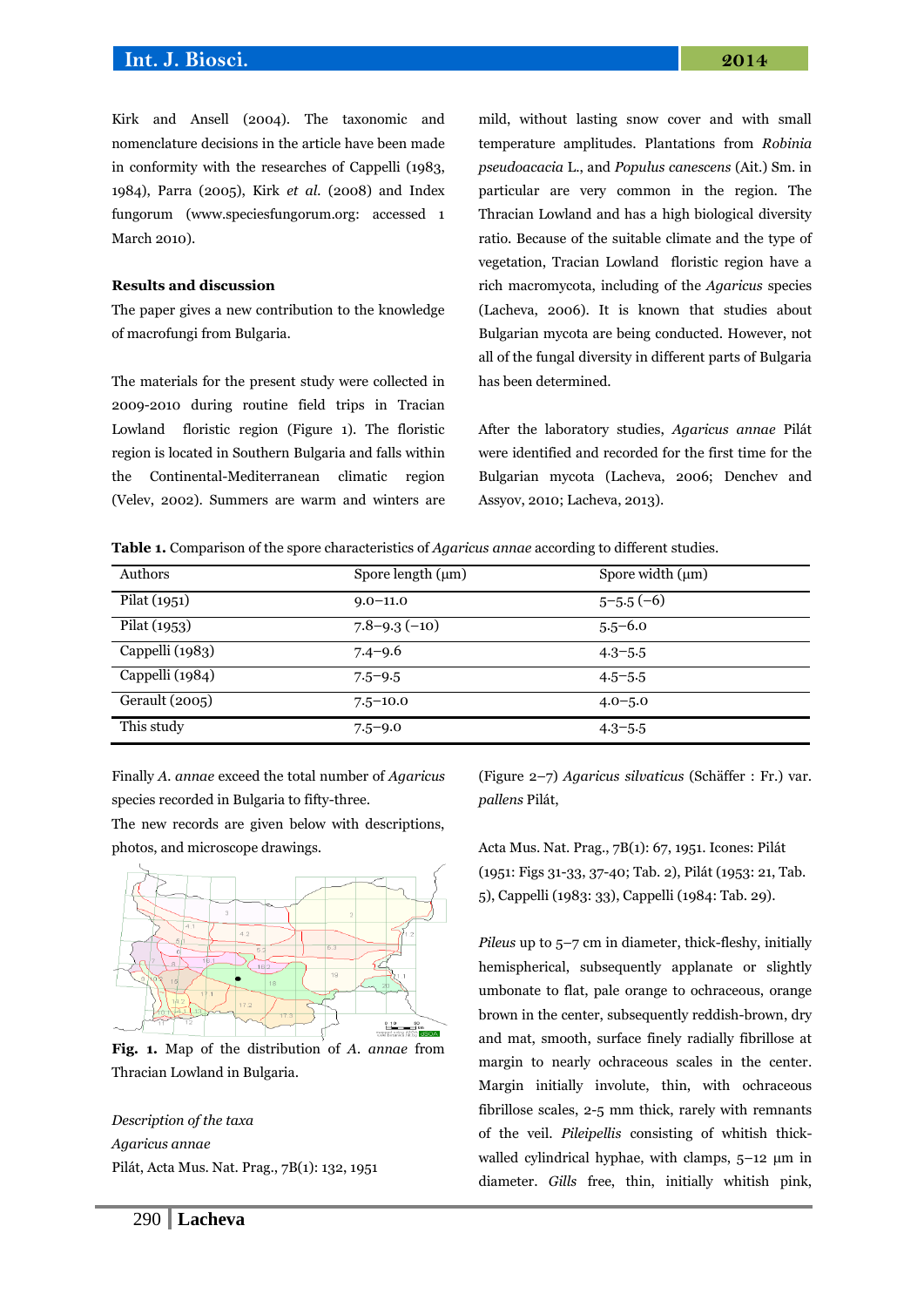## **Int. J. Biosci. 2014**

subsequently pink, pale red to red-brown, with light, sterile edge. *Hymenophoral trama* in young carpophores initially regular, subsequently irregular, consisting of cylindric, thin-walled hyphae, 5–10 μm in diam. *Stipe* up to  $7-10 \times 1-1.5$  cm, central, cylindrical, slender, ochraceous, whitish above, redish at touch, smooth to silky-fibrillose, staining red where cutting. *Ring* pendent, thin, initially involute, subsequently upright. *Flesh* white, on cutting becoming reddish in the stipe. *Context* in pileus and stipe quite fragile, whitish. *Smell* faint, nondistinctive. *Taste* non-distinctive. *Spores* 7.0– (4.2 ± 0.02)  $-9.0 \times 4.0 - (4.1 \pm 0.02) -5.5 \mu m$ ,  $(n = 50)$ , ellipsoid, brownish, not ornamented, with fluorescent spots with an apical germ pore. Spore print brown. *Basidia* 20–30  $\times$  10–15  $\mu$ m, clavate, hyaline, with 4 sterigmata. *Sterigmata* 2.3 μm long. *Cheilocystidia*  $25-40 \times 10-35 \mu m$ , numerous, slightly clavate, thinwalled, hyaline. *Macrochemical reactions:* Cross reaction with Schaeffer's reagent negative.



**Fig. 2–7.** Macro- and microscopic features of *Agaricus annae* from Bulgaria: 2, 3 – basidiomata at different stages of development *in situ*, 4 – basidiospores, 5 – basidia, 6 – cheilocistidia, 7 – generative hyphae of the pileipellis with terminal elements (photos and drawn by M. Lacheva). Bar = 5µm.

#### *Habitat, ecology, phenology*

Carpophores of *Agaricus annae* almost exclusively appears in summer to early fall season (May– October), solitary or more rarely gregarious, mostly in plantations from *Robinia pseudoacacia* L., and *Populus canescens* (Ait.) Sm., as well as xerothermic or mesothermic broadleaf forests, under broadleaved trees of *Acer*, *Carpinus, Fagus, Fraxinus* and *Quercus* possibly also with coniferous trees, 0-900 m. Humus saprotroph, mostly on basic to neutral soil.

Hardly mentioned in the literature, no sufficient data are available to regard it as surely edible. There is some evidence that also this species has been edible without gastrointestinal problems (Cappelli, 1984).

#### *Specimens examined*

Bulgaria. Thracian Lowland, Plovdiv distr., above Benkovski village, on soil, in culture of *Robinia pseudoacacia* L., 18 October 2009, coll. & det. M. Lacheva (SOA 60 00290); ibid., among grasses, in culture of *Populus nigra* Arn., 27 September 2010, coll. & det. M. Lacheva (SOA 60 00291).

## *General distribution*

Rare species in Europe. Described from Czech Republic (Pilát, 1953; Holec and Beran, 2006), Denmark (Vesterholt *et al.,* 2003), France (Heinemann, 1977; Gerault, 2005), Italy (Cappelli, 1983, 1984), Spain (Ruiz, 1997; Moreno and Remondo, 1999); on the Balkan Peninsula reported the first time in Bulgaria.

#### *Note*

The first description of *Agaricus annae* was published in 1951 by Pilát, along with the description of *Agaricus silvaticus* (Schäffer : Fr.) var. *pallens*  Pilát, as several years later (Pilát, 1953) declared that this species is likely to be conspecific with *A. silvaticus* var. *pallens*, recognizing in effect *A. annae* as valid taxon. Since then the species has been recorded in many European countries, but in some regions it is regarded as rare.

Macroscopically and microscopically, the recorded specimens of *A. annae* agree with the descriptions of Pilát (1951, 1953), as well as of Cappelli (1984). However, basidiospore size was somewhat smaller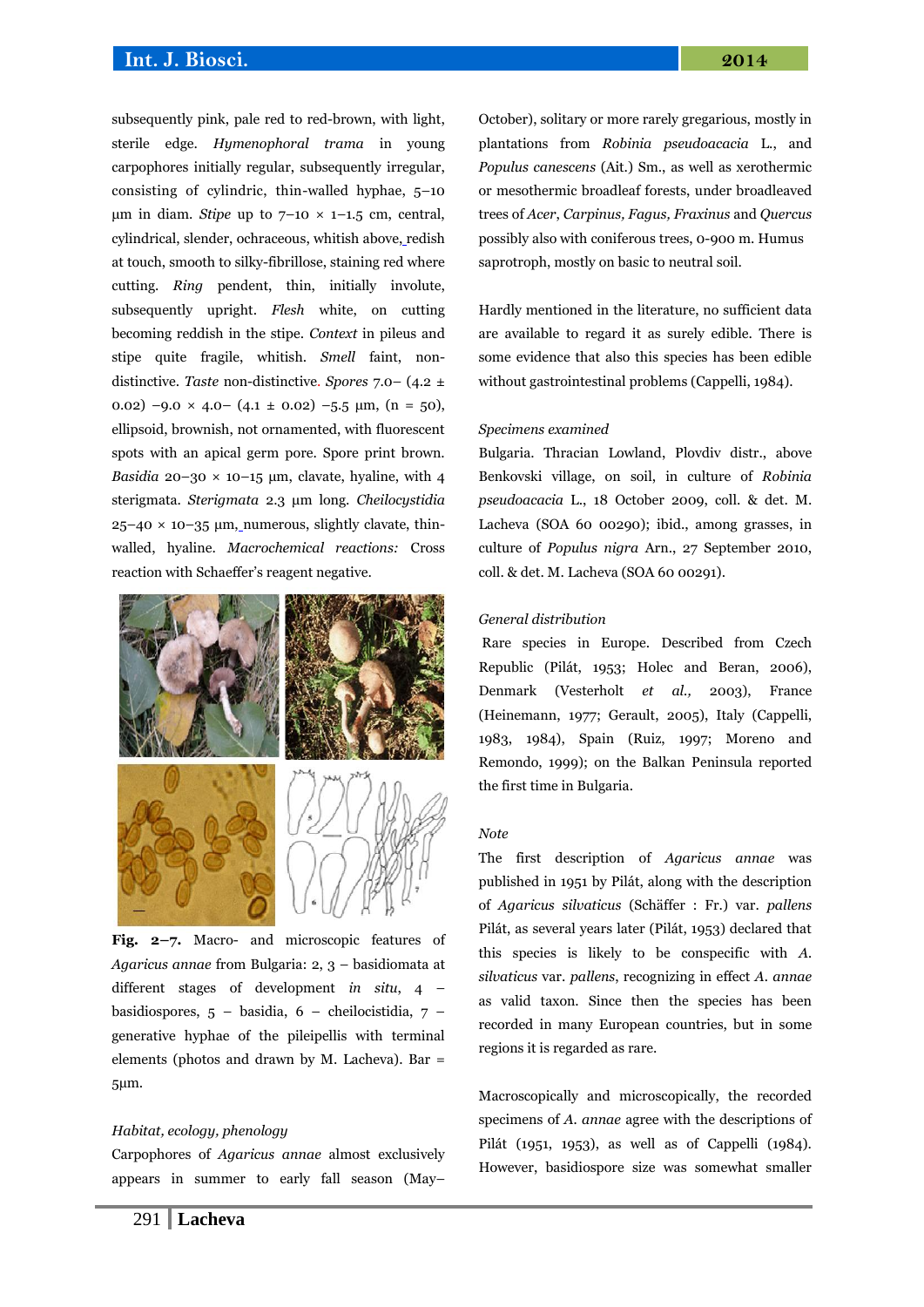than the measurements they presented (Table 1). This discrepancy probably is attributable to difference in sample size. Nevertheless, the cheilo- and pleurocystidia, although differing in appearance, were mostly clavate in shape, confirming the observations of other mycologists (Cappelli, 1983, 1984; Gerault, 2005).

*Agaricus annae* Pilát is closely with *Agaricus silvaticus* from which differs in the cap being generally pale orange-brown with dark ochraceous center, single collapsed ring, longer stipe, and the slightly greater spores. Moreover, there is an ecological difference between the two species, i.e. *A. annae* grows on periphery of plantations from *Robinia pseudoacacia* L., and *Populus canescens*  (Ait.) Sm., as well as xerothermic or mesothermic broadleaf forests, while the latter occurs mostly in coniferous forests (Cappelli, 1983, 1984; Lacheva, 2006).

In Europe this fungus is more frequent only in areas with near-natural to virgin deciduous and mixed forests or in old wooded parks (Pilat, 1951, 1953; Moreno and Remondo, 1999; Gerault, 2005). In addition, Cappelli (1983, 1984) collected *A. annae*  from frondose and coniferous woods. According to our investigation, *A. annae* should be considered as a species developing in cultures from *Robinia pseudoacacia* L. and *Populus canescens* (Ait.) Sm., and mixed deciduous forest in lowland areas with low altitude. Recognized as a rare species, *Agaricus annae* has been red-listed in several European countries. This species included in the Red List of fungi in Czech Republic, and Denmark (Vesterholt, 1998; Vesterholt *et al.,* 2003; Holec and Beran, 2006).

### **Conclusion**

The discovery of new records of macrofungi species for Bulgaria, and also rare species throughout in Europe, indicating a great biodiversity that is yet to be discovered in this country moreover, the lack of specific studies in the given area. Given that species is recorded as endangered in many European countries, this could also indicate that the *Red List of fungi in Bulgaria* (Gyosheva *et al.,* 2006) might have new candidates.

## **References**

**Cappelli A.** 1983. Il genere *Agaricus* L. ex Fr. s. Karsten. Sezione "*Rubescentes*" deibischi. Bollettino del Gruppo micologico Bresadola, Trento **26(1-2),** 4– 38.

**Cappelli A.** 1984. *Agaricus* L.: Fr. ss. Karsten (*Psalliota* Fr.). Fungi Europaei. Libreria editrice Biella Giovanna. Saronno.

**Courtecuisse R, Deum B.** 2005. Guía de Hongos de la Península ibérica, Europa y Norte de Africa. Ed. Omega. Barcelona.

**Denchev CM, Assyov B.** 2010. Checklist of the larger basidiomycetes in Bulgaria. Mycotaxon **111,** 279–282. Website: <http://www.mycotaxon.com/>

**Gerault A.** 2005. Florule evolutive des Basidiomycotina du Finistere. Homobasidiomycetes. Agaricales. Version **2(1),** 1–183.

**Gyosheva MM, Denchev CM, Dimitrova EG, Assyov B, Petrova RD, Stoichev GT.**2006. Red List of Fungi in Bulgaria. Mycologia Balcanica **3(1),** 81–87. Website:

<http://www.mycobalcan.com/>

**Heinemann P.** 1977. Essai d'une clé de determination des genres Agaricus et Micropsalliota. Sydowia **30(1-6),** 6–34.

**Holec J, Beran M.** 2006. Red list of fungi (macromycetes) of the Czech Republic. Příroda **24,** 1–282.

**Kirk PM, Ansell AE.** 2004. Authors of Fungal Names. Wallingfort: CAB International.

**Kirk PM, Cannon PF, David JC, Stalpers JA.**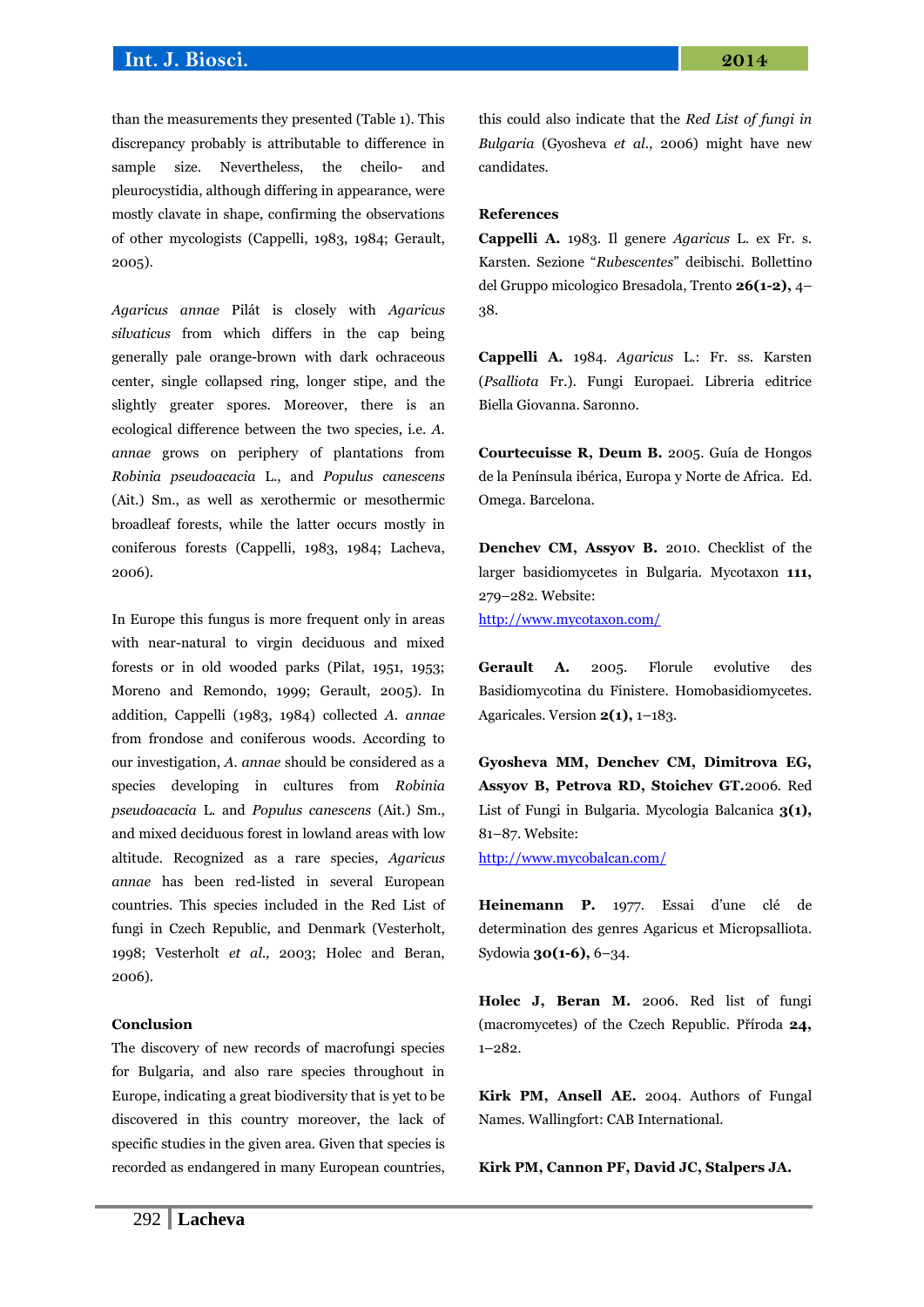2008. Dictionary of the Fungi. edn.10. Oxon: CAB International.

Lacheva MN. 2004. New species from genus *Agaricus* L. : Fr., Agaricaceae (Section *Minores*) for Bulgaria. Annuaire de l'Université de Sofia "St. Kliment Ohridski", 10eme session scientifique, 2003, Sofia **96(4),** 131–135.

**Lacheva MN.** 2006. Genus *Agaricus* L.: Fr. emend. P. Karst. (mushroom) in Bulgaria –taxonomy, ecology, chorology and economical importance. PhD thesis. Agricultural University-Plovdiv, Bulgaria Website: [accessed 22 July 2010].

<http://botanica.hit.bg/doc/AgaricusPhDthesis.pdf>

**Lacheva M.** 2008. New records of *Agaricus*  (*Agaricaceae*) for Bulgaria. Mycologia Balcanica **5(3),** 123–128. <http://www.mycobalcan.com/>

**Lacheva M.** 2009. Genus *Agaricus* (*Agaricales*) in Thracian Lowland. Third National Scientific Conference for students, PhD and young researchers, Plovdiv, 25 April 2009, Proceedings, 49–53 p.

**Lacheva M.** 2011. Rare and threatened taxa of *Agaricus* in Bulgaria. In: E. Ivanova [editors]. Jubilee National Scientific Conference with International Participation "The man and the universe", Smolyan, 6-8 Oct 2011. Union of Scientists in Bulgaria, 625– 632 p.

**Lacheva M.** 2012. New data of some rare larger fungi of *Agaricaceae* (*Agaricales*) in Bulgaria. Science and Technologies **2(6),** 24–29.

**Lacheva M.** 2013. Two sabulicolous species of the genus *Agaricus* (*Agaricomycetes*) new to Bulgaria and Balkan Peninsula. Comptes rendus de l'Academie bulgare des Sciences **66(5),** 691–697. <http://www.proceedings.bas.bg/>

**Lacheva MN, Stoichev GT.** 2004. New species of

the genus *Agaricus* (Agaricaceae) for Bulgaria. Mycologia Balcanica **1(1),** 35–40. <http://www.mycobalcan.com/>

**Lakin GF.** 1990. Biometrics. М., High school, p. 352.

**Moreno A, Remondo J.** 1999. Flora micolόgica de la Rioja. Zubía **17,** 11–43.

**Parra LA.** 2005. Nomenclatural study of the genus *Agaricus* L. (Agaricales, Basidiomycotina) of the Iberian Peninsula and Balearic Islands. Cuadernos de Trabajo de Flora Micolόgica Ibérica **21,** 1–101.

Pilát A. 1951. The Bohemian species of the genus *Agaricus*. Acta Musei Nationalis Pragae **7B(1),** 1– 142.

Pilat A. 1953. Hymenomycetes novi vel minus cogniti Cechoslovakiae, 2. Acta Musei Nationalis Pragae **9B(2),** 1–132.

**Ruiz JM.** 1997. Guía micológica: Tomo 3: Género Agáricus en España. 1997.

**Saini SS, Atri NS, Gupta AK.** 1997. Studies on the genus *Agaricus* L. : Fr. – the subgenus Agaricus section Sanguinolenti Schaeff. et Moller from north west India. Mushroom Research **6(2),** 53*–*58.

**Schäeffer J, Møller FH.** 1938. Beitrag zur Psalliota Forschung. Annales Mycologici Editi in Notitiam Scientiae Mycologicae Universalis **36,** 64–82.

**Stoyanov K.** 2003. Documentation System in Herbarium of Agricultural University of Plovdiv, Bulgaria. Journal of Balkan Ecology **6(1),** 28–34.

**Stoichev GT, Lacheva MN.** 2002. New taxa and chorological data for *Agaricaceae* in Bulgaria. Scientific Works of the Higher Institute of Agriculture (Plovdiv) **47(1),** 247–252.

**Velev S.** 2002. Climatic regionalization. In: Geography of Bulgaria. Physical geography. Socio-